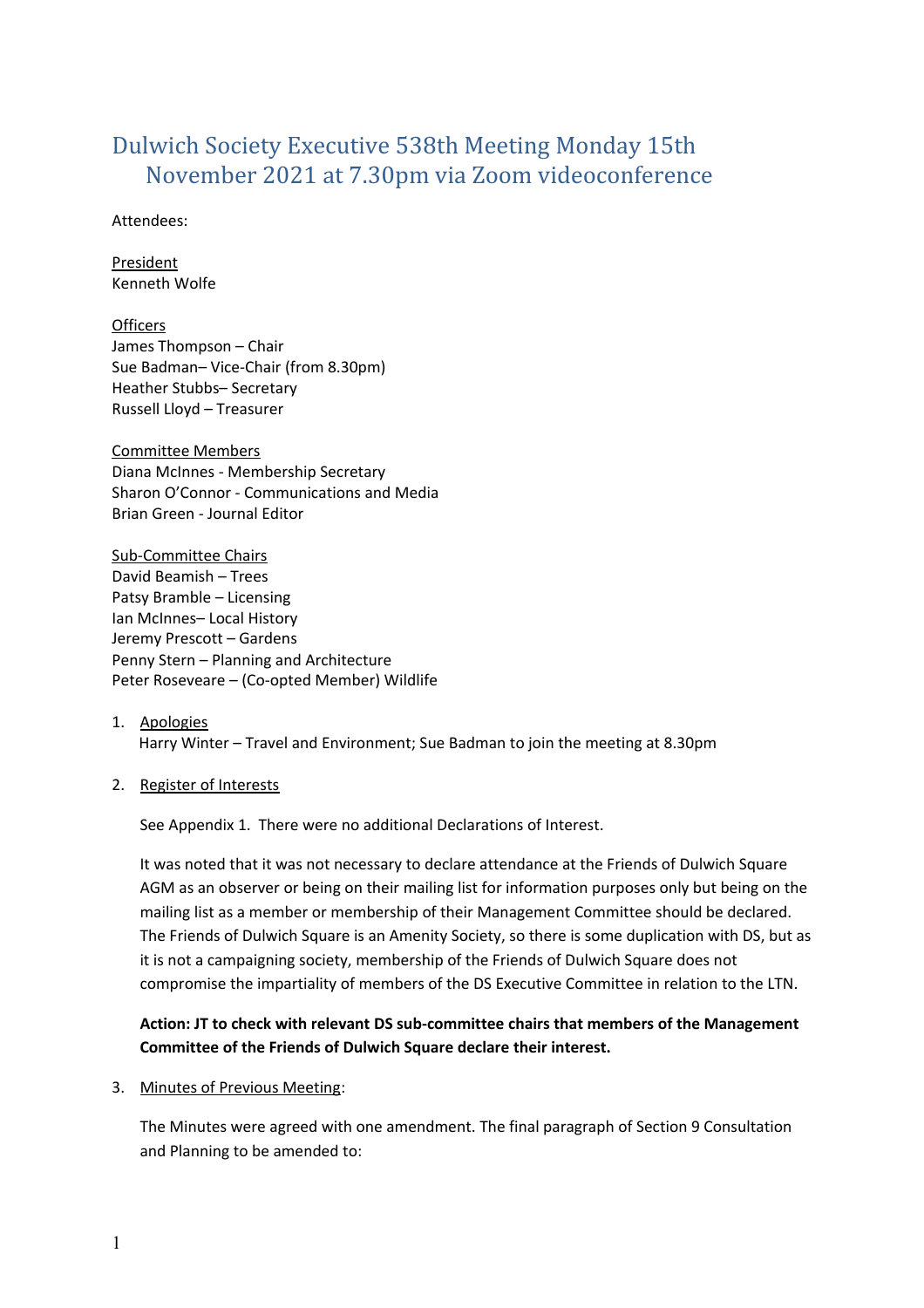"HW noted that a variety of DS members had raised concerns regarding the display of green and white campaign boards and had asked the Dulwich Society to discuss the consistent application of SoM rules with the Dulwich Estate.

### **Action: SB to raise this with Dulwich Estate"**

### **Action: HS to amend the Minutes and email to JT for signing.**

### 4. Matters Arising not covered elsewhere

 Postcart: KW is completing work on the post cart prior to moving it to the Post Office in Allleyn Park.

# **Action: KW to inform the Committee of the date for moving the post cart to the Post Office so arrangements can be made for volunteers to move it.**

- Charity Commission: HS has updated the list of Trustees on the Charity Commission website and uploaded the Annual Return and Accounts for 2020.
- Stocks Stone: This is now in its temporary location in the Burial Ground. SB has circulated a photo. It was agreed that a permanent location in the wall of an Aquinna house was not appropriate and that the future location and safekeeping of the stone should be discussed by the Local History Sub-Committee in liaison with SB.

# **Action: The Local History Committee to make recommendations on the future of the Stocks Stone.**

 DMcI, SB and SO'C have identified suitable well-ventilated rooms at Bell House for when the Committee is ready to meet in person.

#### 5. DS Matters

a) Chair's Report

The Chair's Report was received.

 Adoption of Telephone Box – JT has taken this forward with Southwark and DE. DE has approved the adoption and Southwark is looking at listed building consent but this should not delay the purchase. BT will maintain power to the site for a minimum of 7 years. A local resident has offered funding towards a defibrillator (which must meet certain standards to be approved as a Community Public Access Defibrillator and to be registered by LAS). Paint for the phone box has also been donated. SO'C has produced a map of defibrillators in Dulwich for the website and notice board. DB said that defibrillators indicated on the map at St Barnabas Church and Hall are not in place. SO'C will check all locations. The approximate cost of the project is £2000 + VAT and some ongoing maintenance costs. It was agreed JT should sign the contract with BT for the purchase of the phone box.

### **Action: JT to sign contract with BT. SO'C to check that defibrillators on the map are in place.**

 Safer Neighbourhood Panel – JT said that as Chair of DS he is automatically a member of the SNP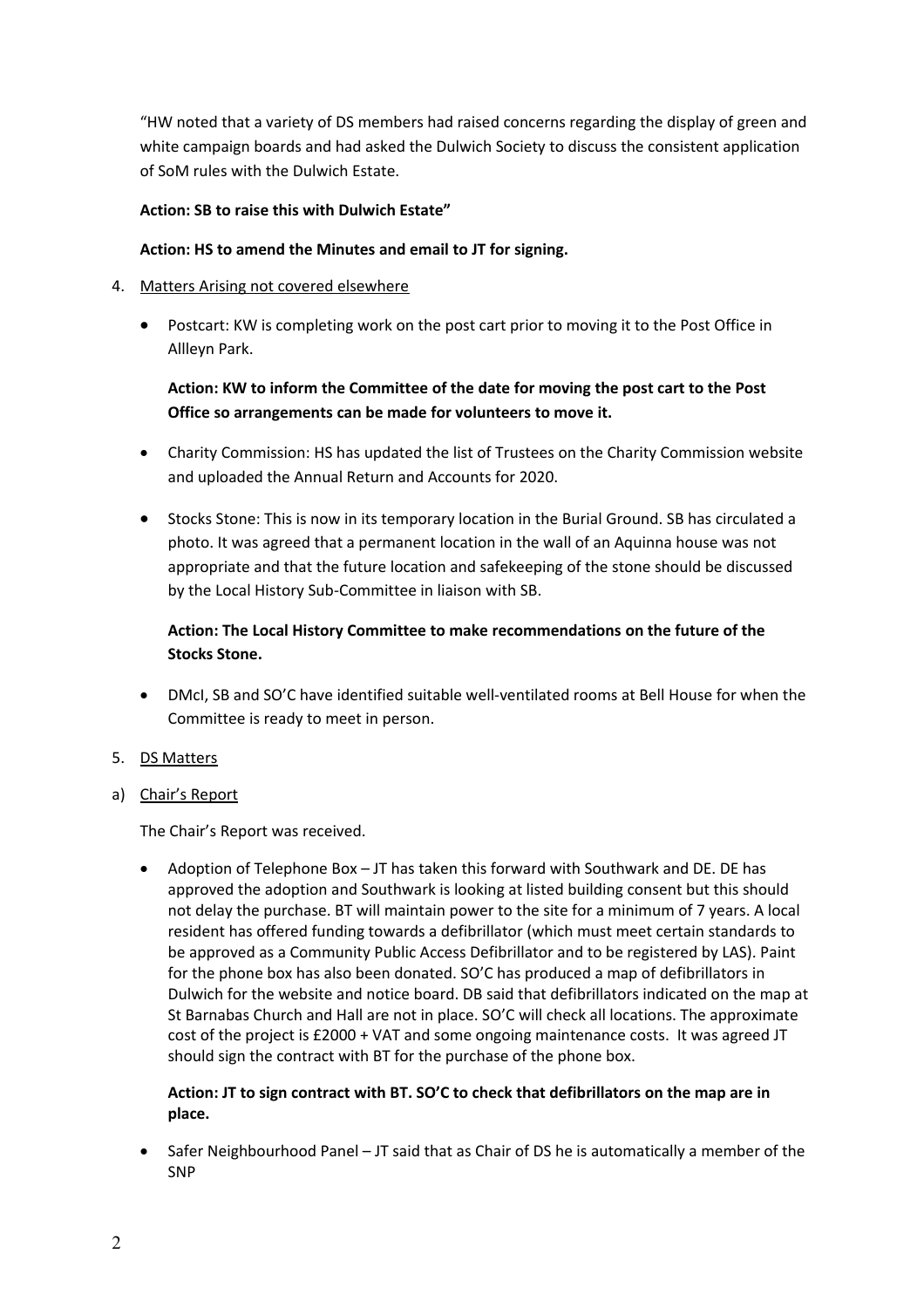$\bullet$  Southwark Council – JT has made a request for DS to be a stakeholder in the co-design process for the section of the public realm situated at the junction of Calton Avenue with Dulwich Village and Court Lane that is currently closed to motor vehicle traffic (hereinafter for the purposes of these minutes called "Dulwich Square"). JT attended a Southwark Climate Change conference at which the main issues were electric vehicle charging points and domestic renewable heating solutions in conservation areas.

# **Action: JT to bring recommendations for how to manage DS's input into co-design process for Dulwich Square to the next meeting.**

- DE Advisory Committee There are currently 2 representatives from DS and 2 from Residents Associations. At the end of this year, one DS representative and one from an RA will step down and be replaced by new representatives on two year tenures. SB is stepping down as DS representative at the end of 2021 and will be replaced by JT who steps down as an RA representative. JP remains as a DS representative for a further year.
- Friends of Dulwich Square AGM this was attended by JT as an observer.
- b) Vice Chair's Report

The Vice Chair's Report was received.

c) Rules Review

PB has sent draft recommendations for the Rules Review to the Chair and Vice Chair.

### **Action: PB, JT, SB and Hugh Bramble to meet to consider the recommendations and report back to the Executive Committee.**

d) Society Events

A number of Local History talks have been scheduled up till May and the Gardens Committee has planned talks, a coach trip and local visits.

Other events under consideration include: An event linked to Dulwich Festival, a social event following the AGM in April, event(s) to mark the  $60<sup>th</sup>$  anniversary of DS in 2023. A tree was planted in Dulwich Picture Gallery Garden to mark the  $25<sup>th</sup>$  anniversary and there were plaques to mark the 50th.

Colin Niven's retirement as President had been marked by a speech at the party for Committee Members in September and a piece in the Journal.

### **Action: All Committee Members to consider events linked to Dulwich Festival in 2022 and the Society's 60th anniversary in 2023.**

#### 6. Treasurer's Report

The Treasurer's report was received. There is a balance of £8,746 in the Barclay's Account and £49,202 in the COIF account.

#### **Action: RL to add JT and remove IMcI from bank mandates.**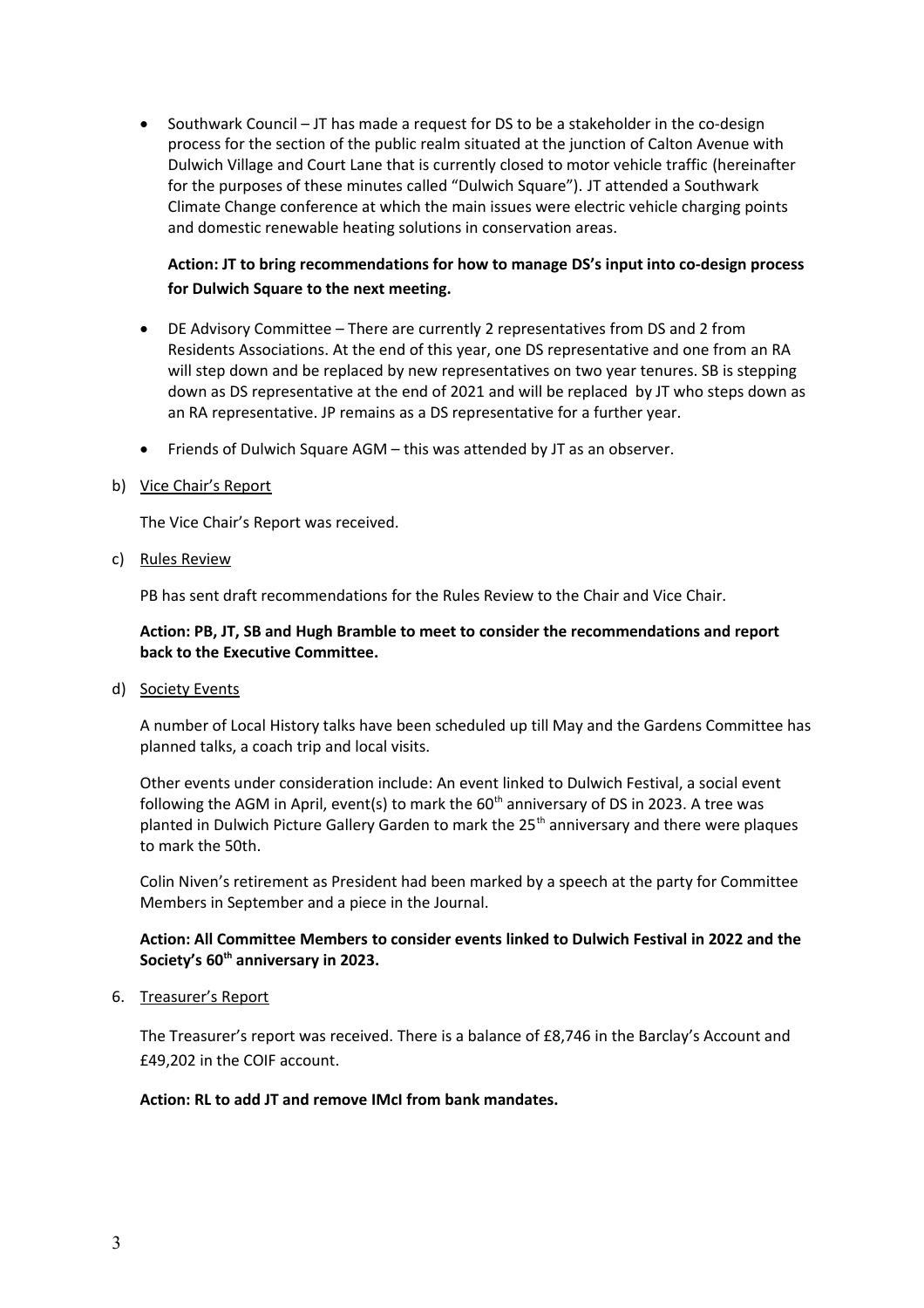### 7. Consideration of Applications for Society Grants

The updated list of grants and donations for 2021 was received. JP reported that £1,138 has now been donated to Sydenham Woods for work on the bridge over the Ambrook.

IMcI asked for approval for expenditure of up to £500 on new information signs at Sunray Gardens and the Tollgate for which provision has already been made. This was agreed.

### **Action: IMcI to initiate installation of information boards at Sunray Gardens and Tollgate.**

Alastair Hanton tribute – It was suggested that the phone box/defibrillator could be dedicated to Alastair Hanton with a plaque. JP said the family are still considering the tribute and he would put this proposal to them. If the phone box is not dedicated as a tribute to Alastair, it could be used to mark the Queen's Platinum Jubilee or DS's 60<sup>th</sup> anniversary.

### **Action: JP to discuss the phone box as a possible tribute to Alastair Hanton with the family.**

### 8. Communications and Media

SO'C said the eNewsletter is read by a high percentage of members. She will provide reports on take-up when the new website is in place and will establish a benchmark prior to this. With DMcI's assistance she has identified members who have not provided an email address and will produce a flyer to deliver to their houses encouraging them to provide an email address so they can receive the eNewsletter. DB agreed to assist with this in his area. The Graphic Designer has been commissioned to work on the new logo and is expected to report back in a couple of weeks.

# **Action: SO'C to establish benchmark for website hits. SO'C /DB to leaflet members not on email.**

#### 9. Licensing and Events

PB said Megan's has applied to open a branch in Lordship Lane with the same licensing hours and opening hours as the Dulwich Village branch. It was agreed there is no requirement for DS to make any representation about this.

PB reminded the Committee she is the only member of the Licensing and Events Sub-Committee and constitutionally there should be at least 2.

#### **Action: All members to consider possible recruits for the Licensing and Events Sub-Committee.**

#### 10. Consultation/Planning

PS had circulated a list of planning applications. There were only 10 during the relevant period.

DE's newly appointed consultant surveyor had attended the sub-committee meeting and it had been useful to talk through the issues with him. It had been suggested that the guidelines are amended to include retrofit.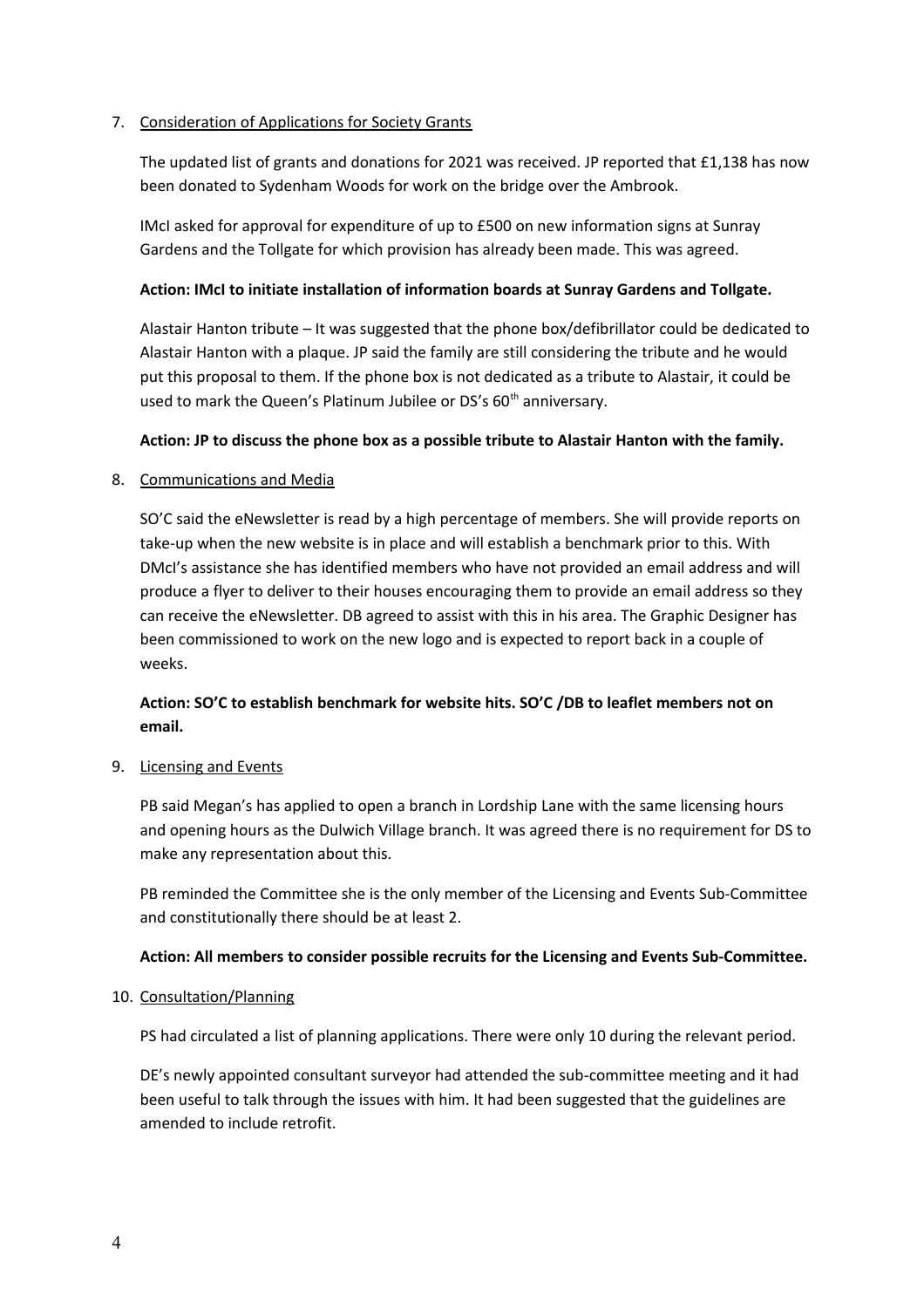PS said the sub-committee is supportive of an application for an ATM in West Dulwich but only if this is part of a building rather than freestanding.

There have been recent applications for secondary glazing, internal insulation and solar panels at Dulwich Library, but insufficient information has been supplied.

JT said DE has now agreed a 2 stage planning application process whereby final approval is withheld until the work is satisfactorily completed. This will be implemented in January. It was agreed this should be publicised by DS to make enforcement easier.

# **Action: PS to speak to Nina to agree timing of DS publicity on 2 stage process and report back to JT.**

#### 11. Travel & Environment

HW had reported there had been no further meetings or actions by the T&E Committee as the recent changes are still subject to formal consultation.

It was reported by several members that there had been a significant reduction in the train services from London Bridge to North Dulwich and Victoria to Herne Hill, particularly in the evenings when there was sometimes over an hour between trains.

#### **Action: HW to raise the issue of the deteriorating train services with the relevant agencies**

Santander bicycles: There was support for Santander bicycle schemes at stations but further consideration is required regarding its appropriateness in Dulwich Square.

#### 12. Local History Sub-Committee

IMcI's report on the Local History Sub-Committee was received.

It was noted that there are 5 new books on the local area including East Dulwich, Herne Hill and IMcI's new book.

#### **Action: BG to review all the books on Dulwich in the Spring Journal.**

SB joined the meeting

#### 13. Gardens Sub-Committee

JP's report on the Gardens Sub-Committee was received

#### 14. Wildlife Sub-Committee

PR's report on the Wildlife Sub-Committee was received.

PR said the first formal meeting would take place tomorrow. There are some new members and they will review the terms and aims of the Sub-Committee.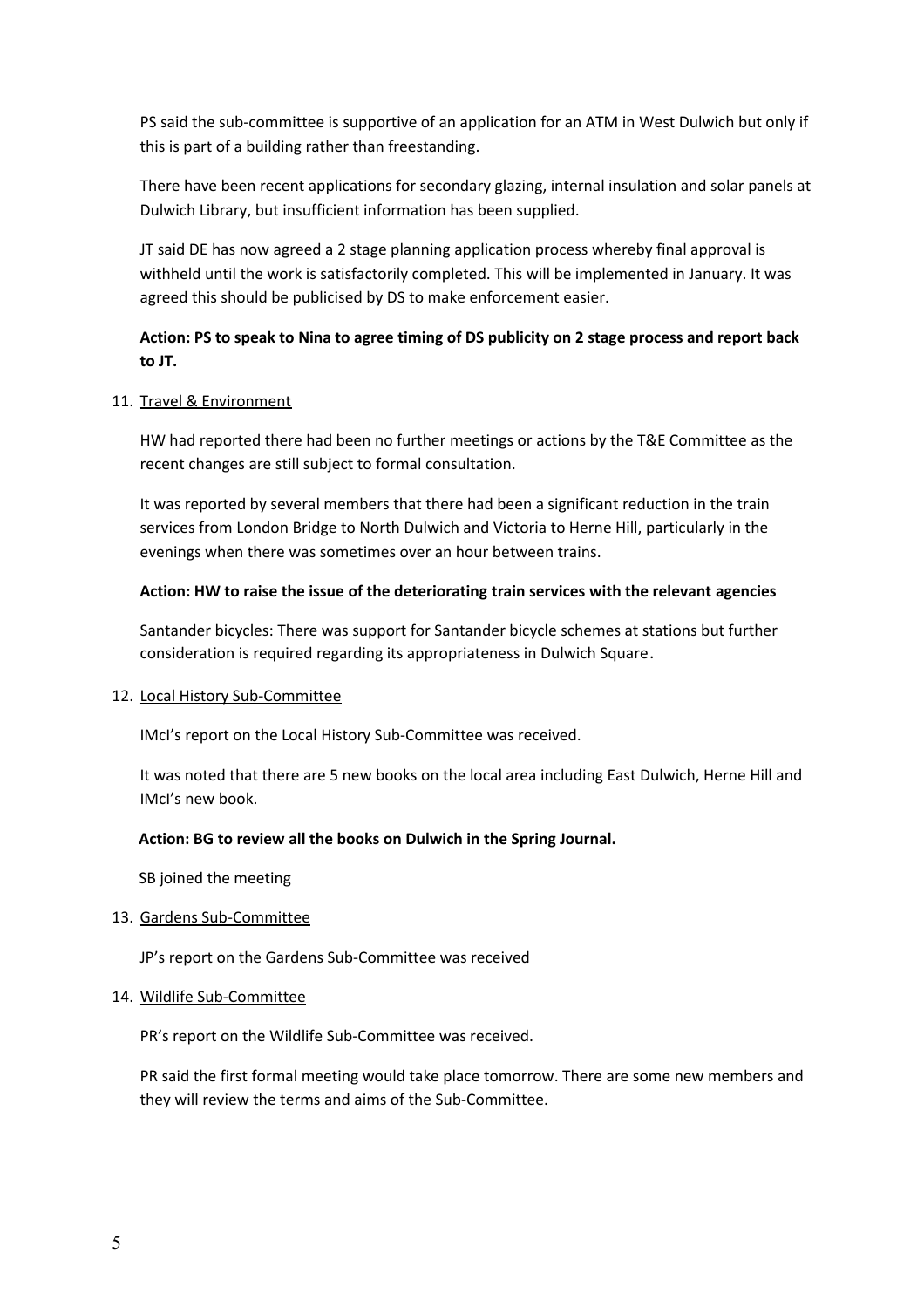PR said the Wildlife, Gardens and Trees Sub-Committee should work more closely together on topics such as re-wilding, hedges in Gallery Road and the loss of songbirds. JP and DB welcomed this suggestion.

The distribution of birdboxes and batboxes was recommended. This could be an initiative for the Platinum Jubilee.

PS reported a tree felled by DE in Frank Dixon Way with no prior notice.

**Actions: Wildlife, Gardens and Trees Sub-Committees to consider ways of working more closely together. PS to send JP a note on the tree felling, so it can be raised at DE Advisory Committee. DB and JP to raise the issue of tree felling with Oliver Stutter and Simon Hall when they meet. PR and JP to send signed Minutes of their Sub-Committees to HS.**

#### 15. Trees Sub-Committee

DB's report on the Trees Sub-Committee was received.

DB was pleased to report that the newly planted tree within the Mark Evison bench in Dulwich Village does not require a cage so the bench can be replaced quickly.

In was noted that Glynis Williams has been a member of the Trees Sub-Committee for 40 years. It was agreed that other members who have not been active for some time and who have not responded to the request for Declaration of Interests should be removed from the membership of the Committee.

#### **Action: DB to let DMcI know the final membership of the Trees Sub- Committee.**

#### 16. Dulwich Estate Advisory Committee

This item was covered in the Chair's report.

#### 17. Other Dulwich issues and points from Sub-Committee Reports, AOB

#### a) LTN Demonstration Article

JT has received 4 emails of complaint and SB has received one telephone complaint about the eNewsletter article regarding the LTN demonstration on 16 October 2021. One of the complainants has resigned from DS. JT has replied to all the emails. The event and the associated anti-social behaviour were discussed at the last committee meeting and the subsequent article had been carefully considered by an editorial team before publication and the Committee felt that the demonstration was reported on fairly and was consistent with reporting of other demonstrations both for and against the LTN. The Committee agreed that the eNewsletter is balanced in its reporting and an excellent read.

#### b) Queen's Platinum Jubilee in 2022

The Dulwich Village roundabout was discussed as a possible location to mark the Platinum Jubilee, but the memorial there was refurbished a few years ago and it is impossible to get water there to create a fountain.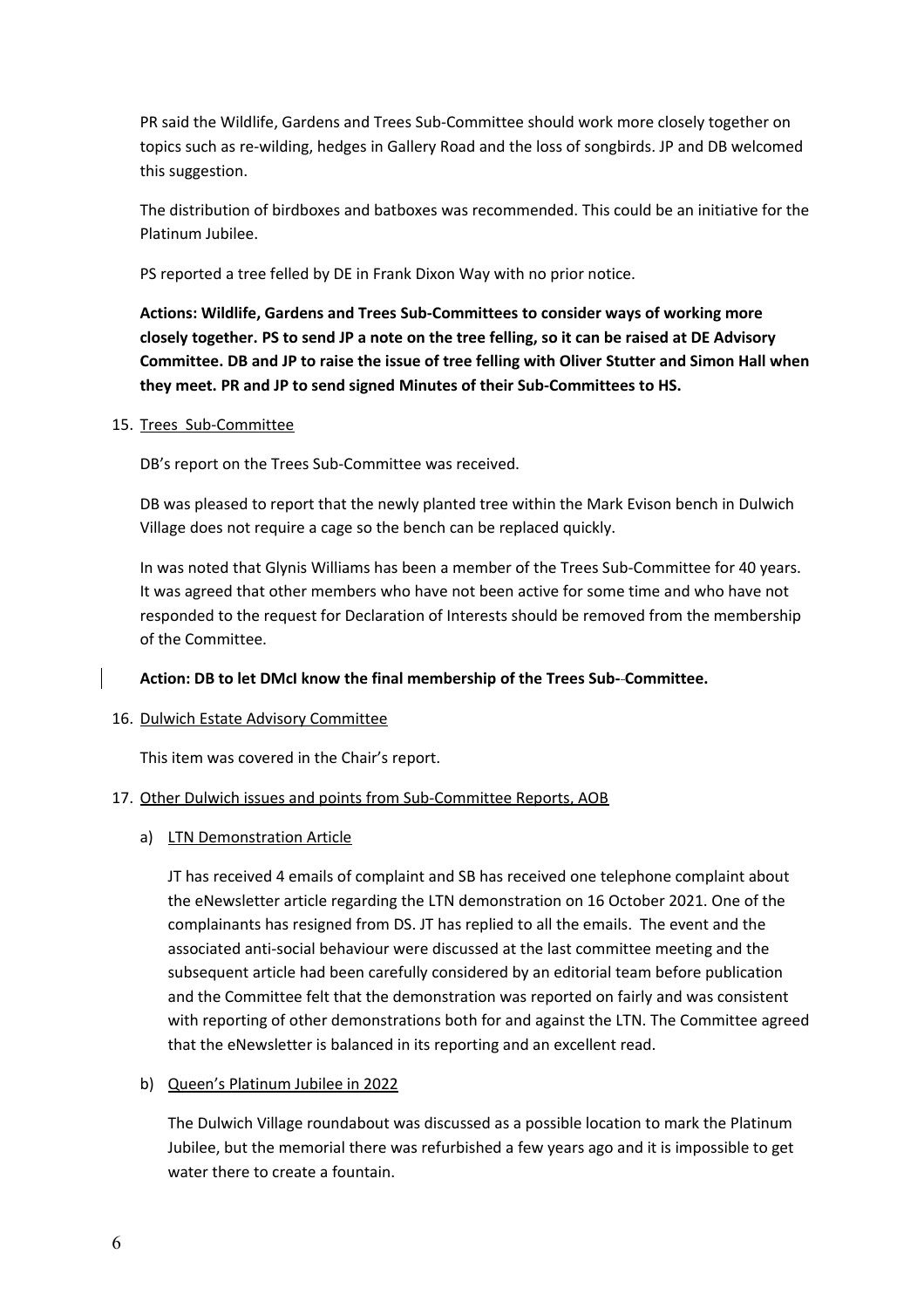**Action: All members to continue to consider ways in which the Platinum Jubilee could be marked.** 

### c) Recycling Bin at Burial Ground

Electrical goods continue to be left in the surrounding area and the burial ground. Councillors and the MP have spoken to Southwark about this to no avail.

### **Action: JT/SB to raise the matter again with Councillors**

#### d) Alastair Hanton Blue Plaque

SB reported that the application to Southwark for a blue plaque for Alastair Hanton is eligible for reconsideration next year.

e) Edward Alleyn Statue Security

The statue is insured for £70,000. Smartwater marking (£60pa), cameras and a 3D scan (£3k) were discussed. A previous camera had not worked well but technology may now be improved.

# **Action: SB to seek security advice from the Police and Dulwich Picture Gallery and obtain a quote for a 3D scan (including costs of creating a new mould) and explore camera options.**

f) White Posts

SB reported that a number of white posts in Dulwich Village have fallen down and BG reported one being knocked down by a car. Some white posts are maintained by Southwark and some by DE. DS has made donations in the past to assist. It was agreed we could offer to do so again (for a time limited period). It was suggested we could consider linking such an offer to action on the Recycling Bin.

# **Action: JT to speak to Southwark and DE about maintenance of white posts.**

18. Date of Next Meeting: Monday 10<sup>th</sup> January at 7.30pm. Location to be decided.

The meeting ended at 9.25pm

**Heather Stubbs, Secretary – The Dulwich Society**

**J C Thompson**

**10/01/2022**